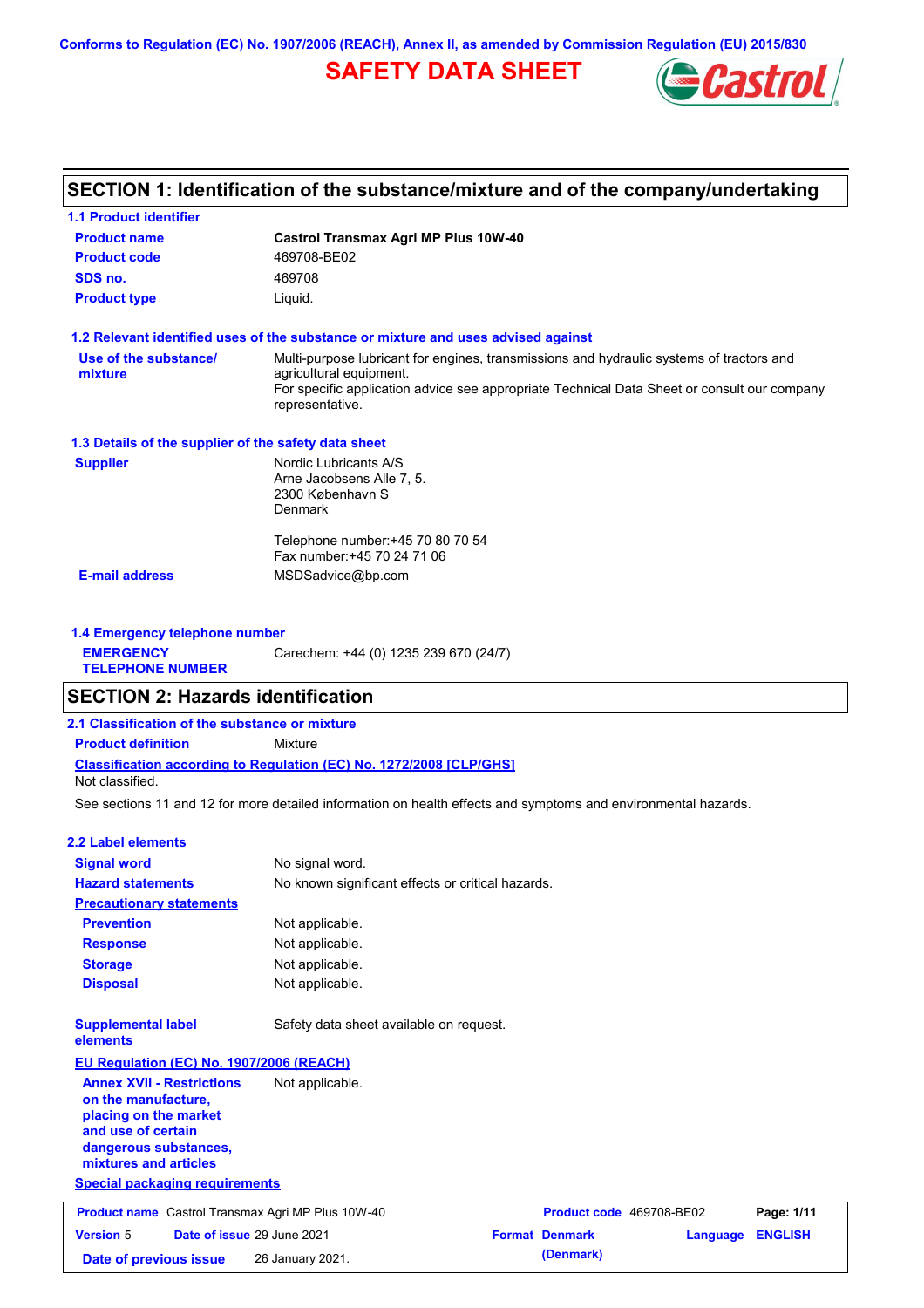#### **Conforms to Regulation (EC) No. 1907/2006 (REACH), Annex II, as amended by Commission Regulation (EU) 2015/830**

# **SECTION 2: Hazards identification**

| <b>Containers to be fitted</b><br>with child-resistant<br>fastenings                                                     | Not applicable.                                                                                                                                                                                                                                                                                                                                                                                                                                                                                                                                                                                                                        |  |  |
|--------------------------------------------------------------------------------------------------------------------------|----------------------------------------------------------------------------------------------------------------------------------------------------------------------------------------------------------------------------------------------------------------------------------------------------------------------------------------------------------------------------------------------------------------------------------------------------------------------------------------------------------------------------------------------------------------------------------------------------------------------------------------|--|--|
| <b>Tactile warning of danger</b>                                                                                         | Not applicable.                                                                                                                                                                                                                                                                                                                                                                                                                                                                                                                                                                                                                        |  |  |
| 2.3 Other hazards                                                                                                        |                                                                                                                                                                                                                                                                                                                                                                                                                                                                                                                                                                                                                                        |  |  |
| <b>Results of PBT and vPvB</b><br>assessment                                                                             | Product does not meet the criteria for PBT or vPvB according to Regulation (EC) No. 1907/2006,<br>Annex XIII                                                                                                                                                                                                                                                                                                                                                                                                                                                                                                                           |  |  |
| <b>Product meets the criteria</b><br>for PBT or vPvB according<br>to Regulation (EC) No.<br><b>1907/2006, Annex XIII</b> | This mixture does not contain any substances that are assessed to be a PBT or a vPvB.                                                                                                                                                                                                                                                                                                                                                                                                                                                                                                                                                  |  |  |
| Other hazards which do<br>not result in classification                                                                   | Defatting to the skin.<br>USED ENGINE OILS<br>Used engine oil may contain hazardous components which have the potential to cause skin<br>cancer.<br>See Toxicological Information, section 11 of this Safety Data Sheet.<br>Note: High Pressure Applications<br>Injections through the skin resulting from contact with the product at high pressure constitute a<br>major medical emergency.<br>See 'Notes to physician' under First-Aid Measures, Section 4 of this Safety Data Sheet.<br>Experimental data on one or more of the components has been used to determine all or part of<br>the hazard classification of this product. |  |  |

#### **SECTION 3: Composition/information on ingredients**

Mixture

**3.2 Mixtures Product definition**

| Highly refined base oil (IP 346 DMSO extract < 3%). Proprietary performance additives.              |                                                                                                  |   |                                                                    |             |
|-----------------------------------------------------------------------------------------------------|--------------------------------------------------------------------------------------------------|---|--------------------------------------------------------------------|-------------|
| <b>Product/ingredient</b><br>name                                                                   | <b>Identifiers</b>                                                                               | % | <b>Regulation (EC) No.</b><br>1272/2008 [CLP]                      | <b>Type</b> |
| Distillates (petroleum), hydrotreated<br>heavy paraffinic                                           | REACH #: 01-2119484627-25 ≥50 - ≤75<br>EC: 265-157-1<br>CAS: 64742-54-7<br>Index: 649-467-00-8   |   | Not classified.                                                    | $[2]$       |
| Distillates (petroleum), hydrotreated<br>heavy paraffinic                                           | REACH #: 01-2119484627-25 ≥10 - ≤25<br>$EC: 265-157-1$<br>CAS: 64742-54-7<br>Index: 649-467-00-8 |   | Asp. Tox. 1, H304                                                  | [1] [2]     |
| Distillates (petroleum), solvent-<br>dewaxed heavy paraffinic                                       | REACH #: 01-2119471299-27 ≤5<br>EC: 265-169-7<br>CAS: 64742-65-0<br>Index: 649-474-00-6          |   | Not classified.                                                    | $[2]$       |
| Distillates (petroleum), solvent-<br>dewaxed heavy paraffinic                                       | REACH #: 01-2119471299-27 ≤3<br>EC: 265-169-7<br>CAS: 64742-65-0<br>Index: 649-474-00-6          |   | Asp. Tox. 1, H304                                                  | [1] [2]     |
| Phosphorodithioic acid, mixed O,O-bis<br>(2-ethylhexyl and iso-Bu and iso-Pr)<br>esters, zinc salts | REACH #: 01-2119521201-61 ≤3<br>EC: 288-917-4<br>CAS: 85940-28-9                                 |   | Skin Irrit. 2, H315<br>Eye Dam. 1, H318<br>Aquatic Chronic 2, H411 | $[1]$       |
| See Section 16 for the full text of the H statements declared above.                                |                                                                                                  |   |                                                                    |             |

**Type** 

[1] Substance classified with a health or environmental hazard

[2] Substance with a workplace exposure limit

[3] Substance meets the criteria for PBT according to Regulation (EC) No. 1907/2006, Annex XIII

[4] Substance meets the criteria for vPvB according to Regulation (EC) No. 1907/2006, Annex XIII

[5] Substance of equivalent concern

[6] Additional disclosure due to company policy

Occupational exposure limits, if available, are listed in Section 8.

| <b>Product name</b> Castrol Transmax Agri MP Plus 10W-40 |                            | <b>Product code</b> 469708-BE02 |  | Page: 2/11       |
|----------------------------------------------------------|----------------------------|---------------------------------|--|------------------|
| <b>Version 5</b>                                         | Date of issue 29 June 2021 | <b>Format Denmark</b>           |  | Language ENGLISH |
| Date of previous issue                                   | 26 January 2021.           | (Denmark)                       |  |                  |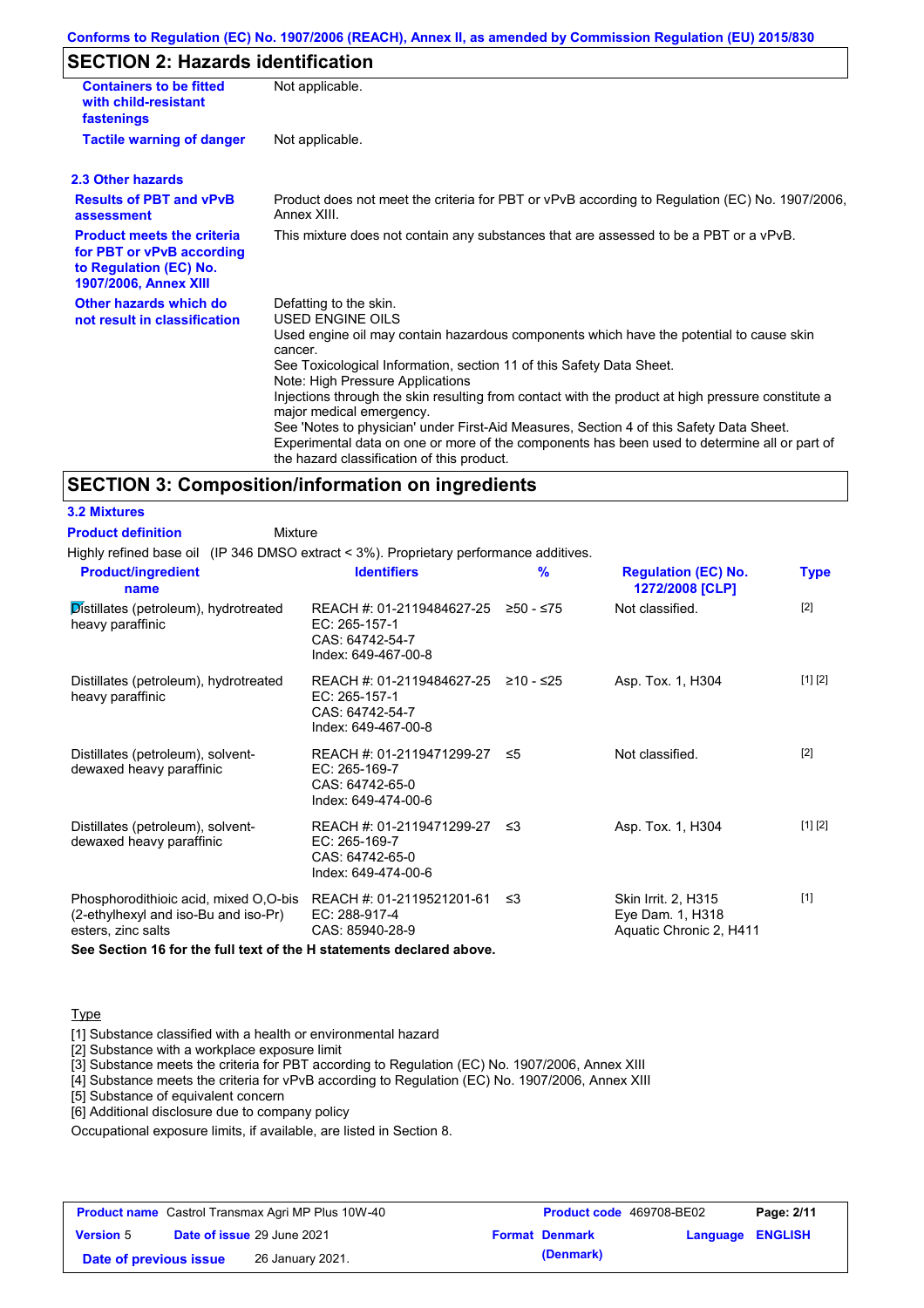### **SECTION 4: First aid measures**

#### Do not induce vomiting unless directed to do so by medical personnel. Get medical attention if symptoms occur. In case of contact, immediately flush eyes with plenty of water for at least 15 minutes. Eyelids should be held away from the eyeball to ensure thorough rinsing. Check for and remove any contact lenses. Get medical attention. **4.1 Description of first aid measures** If inhaled, remove to fresh air. Get medical attention if symptoms occur. **Ingestion Inhalation Eye contact Protection of first-aiders** No action shall be taken involving any personal risk or without suitable training. It may be dangerous to the person providing aid to give mouth-to-mouth resuscitation. **Skin contact** Wash skin thoroughly with soap and water or use recognised skin cleanser. Remove contaminated clothing and shoes. Wash clothing before reuse. Clean shoes thoroughly before reuse. Get medical attention if irritation develops.

#### **4.2 Most important symptoms and effects, both acute and delayed**

See Section 11 for more detailed information on health effects and symptoms.

| <b>Potential acute health effects</b> |                                                                                                                   |
|---------------------------------------|-------------------------------------------------------------------------------------------------------------------|
| <b>Inhalation</b>                     | Vapour inhalation under ambient conditions is not normally a problem due to low vapour<br>pressure.               |
| <b>Ingestion</b>                      | No known significant effects or critical hazards.                                                                 |
| <b>Skin contact</b>                   | Defatting to the skin. May cause skin dryness and irritation.                                                     |
| <b>Eye contact</b>                    | Not classified as an eye irritant. Based on data available for this or related materials.                         |
|                                       | Delayed and immediate effects as well as chronic effects from short and long-term exposure                        |
| <b>Inhalation</b>                     | Overexposure to the inhalation of airborne droplets or aerosols may cause irritation of the<br>respiratory tract. |
| <b>Ingestion</b>                      | Ingestion of large quantities may cause nausea and diarrhoea.                                                     |
| <b>Skin contact</b>                   | Prolonged or repeated contact can defat the skin and lead to irritation and/or dermatitis.                        |
| Eye contact                           | Potential risk of transient stinging or redness if accidental eye contact occurs.                                 |
|                                       | 4.3 Indication of any immediate medical attention and special treatment needed                                    |
| Notes to physician                    | Treatment should in general he symptomatic and directed to relieving any effects                                  |

**Notes to physician** Treatment should in general be symptomatic and directed to relieving any effects. Note: High Pressure Applications Injections through the skin resulting from contact with the product at high pressure constitute a major medical emergency. Injuries may not appear serious at first but within a few hours tissue becomes swollen, discoloured and extremely painful with extensive subcutaneous necrosis. Surgical exploration should be undertaken without delay. Thorough and extensive debridement of the wound and underlying tissue is necessary to minimise tissue loss and prevent or limit permanent damage. Note that high pressure may force the product considerable distances along tissue planes.

### **SECTION 5: Firefighting measures**

| 5.1 Extinguishing media                                   |                                                                                                                                                                                                                                                                                                                                                                   |
|-----------------------------------------------------------|-------------------------------------------------------------------------------------------------------------------------------------------------------------------------------------------------------------------------------------------------------------------------------------------------------------------------------------------------------------------|
| <b>Suitable extinguishing</b><br>media                    | In case of fire, use foam, dry chemical or carbon dioxide extinguisher or spray.                                                                                                                                                                                                                                                                                  |
| <b>Unsuitable extinguishing</b><br>media                  | Do not use water jet. The use of a water jet may cause the fire to spread by splashing the<br>burning product.                                                                                                                                                                                                                                                    |
| 5.2 Special hazards arising from the substance or mixture |                                                                                                                                                                                                                                                                                                                                                                   |
| <b>Hazards from the</b><br>substance or mixture           | In a fire or if heated, a pressure increase will occur and the container may burst.                                                                                                                                                                                                                                                                               |
| <b>Hazardous combustion</b><br>products                   | Combustion products may include the following:<br>carbon oxides (CO, CO <sub>2</sub> ) (carbon monoxide, carbon dioxide)                                                                                                                                                                                                                                          |
| 5.3 Advice for firefighters                               |                                                                                                                                                                                                                                                                                                                                                                   |
| <b>Special precautions for</b><br>fire-fighters           | No action shall be taken involving any personal risk or without suitable training. Promptly<br>isolate the scene by removing all persons from the vicinity of the incident if there is a fire.                                                                                                                                                                    |
| <b>Special protective</b><br>equipment for fire-fighters  | Fire-fighters should wear appropriate protective equipment and self-contained breathing<br>apparatus (SCBA) with a full face-piece operated in positive pressure mode. Clothing for fire-<br>fighters (including helmets, protective boots and gloves) conforming to European standard EN<br>469 will provide a basic level of protection for chemical incidents. |

| <b>Product name</b> Castrol Transmax Agri MP Plus 10W-40 |  | <b>Product code</b> 469708-BE02 |  | Page: 3/11            |                  |  |
|----------------------------------------------------------|--|---------------------------------|--|-----------------------|------------------|--|
| <b>Version 5</b>                                         |  | Date of issue 29 June 2021      |  | <b>Format Denmark</b> | Language ENGLISH |  |
| Date of previous issue                                   |  | 26 January 2021.                |  | (Denmark)             |                  |  |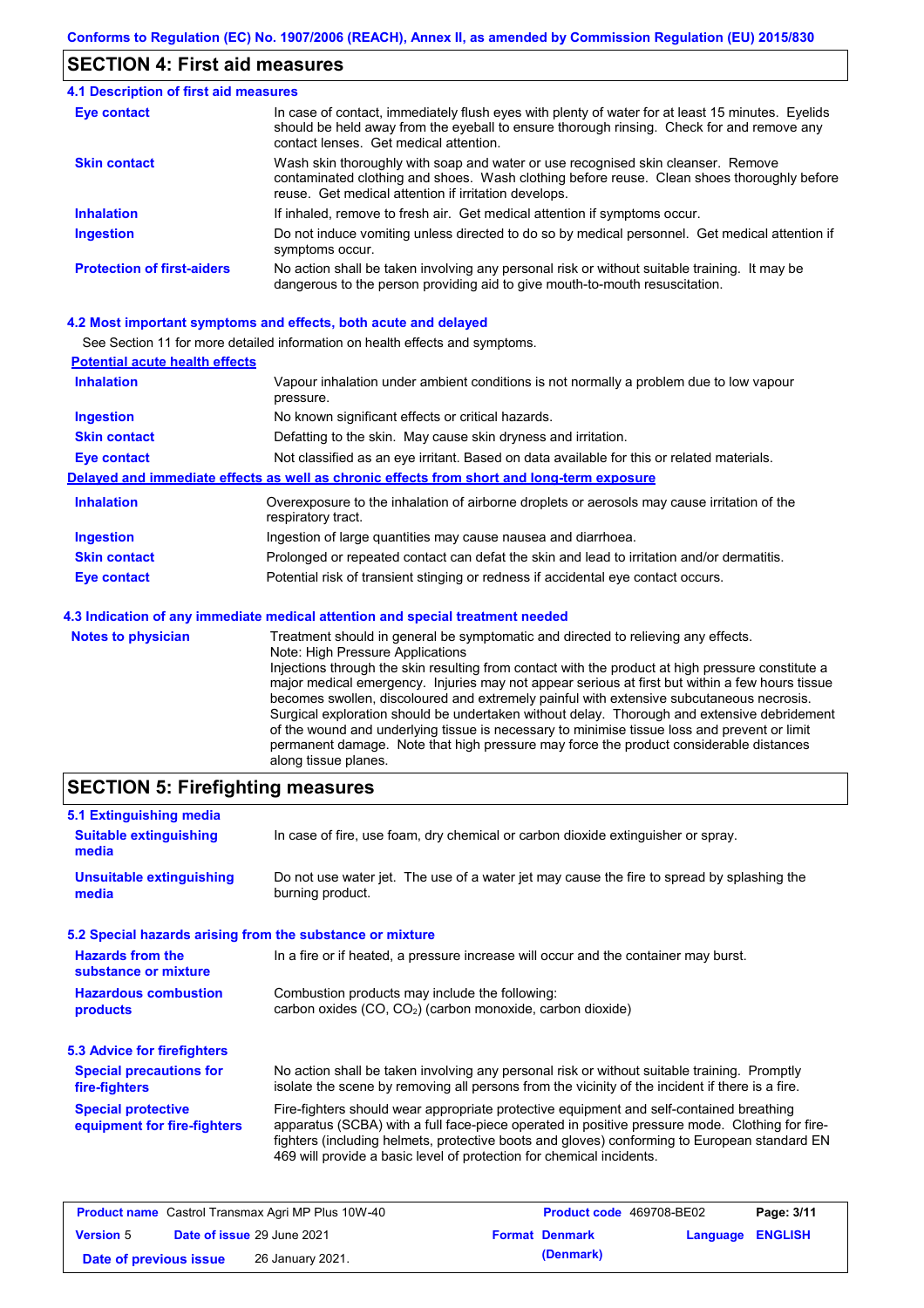## **SECTION 6: Accidental release measures**

|                                                          | 6.1 Personal precautions, protective equipment and emergency procedures                                                                                                                                                                                                                                                                                                                        |  |  |  |
|----------------------------------------------------------|------------------------------------------------------------------------------------------------------------------------------------------------------------------------------------------------------------------------------------------------------------------------------------------------------------------------------------------------------------------------------------------------|--|--|--|
| For non-emergency<br>personnel                           | No action shall be taken involving any personal risk or without suitable training. Evacuate<br>surrounding areas. Keep unnecessary and unprotected personnel from entering. Do not touch<br>or walk through spilt material. Floors may be slippery; use care to avoid falling. Put on<br>appropriate personal protective equipment.                                                            |  |  |  |
| For emergency responders                                 | Entry into a confined space or poorly ventilated area contaminated with vapour, mist or fume is<br>extremely hazardous without the correct respiratory protective equipment and a safe system of<br>work. Wear self-contained breathing apparatus. Wear a suitable chemical protective suit.<br>Chemical resistant boots. See also the information in "For non-emergency personnel".           |  |  |  |
| <b>6.2 Environmental</b><br>precautions                  | Avoid dispersal of spilt material and runoff and contact with soil, waterways, drains and sewers.<br>Inform the relevant authorities if the product has caused environmental pollution (sewers,<br>waterways, soil or air).                                                                                                                                                                    |  |  |  |
| 6.3 Methods and material for containment and cleaning up |                                                                                                                                                                                                                                                                                                                                                                                                |  |  |  |
| <b>Small spill</b>                                       | Stop leak if without risk. Move containers from spill area. Absorb with an inert material and<br>place in an appropriate waste disposal container. Dispose of via a licensed waste disposal<br>contractor.                                                                                                                                                                                     |  |  |  |
| <b>Large spill</b>                                       | Stop leak if without risk. Move containers from spill area. Prevent entry into sewers, water<br>courses, basements or confined areas. Contain and collect spillage with non-combustible,<br>absorbent material e.g. sand, earth, vermiculite or diatomaceous earth and place in container<br>for disposal according to local regulations. Dispose of via a licensed waste disposal contractor. |  |  |  |
| 6.4 Reference to other<br><b>sections</b>                | See Section 1 for emergency contact information.<br>See Section 5 for firefighting measures.<br>See Section 8 for information on appropriate personal protective equipment.<br>See Section 12 for environmental precautions.<br>See Section 13 for additional waste treatment information.                                                                                                     |  |  |  |

# **SECTION 7: Handling and storage**

### **7.1 Precautions for safe handling**

| <b>Protective measures</b>                                                           | Put on appropriate personal protective equipment.                                                                                                                                                                                                                                                                                                                                                                                                                                        |
|--------------------------------------------------------------------------------------|------------------------------------------------------------------------------------------------------------------------------------------------------------------------------------------------------------------------------------------------------------------------------------------------------------------------------------------------------------------------------------------------------------------------------------------------------------------------------------------|
| <b>Advice on general</b><br>occupational hygiene                                     | Eating, drinking and smoking should be prohibited in areas where this material is handled,<br>stored and processed. Wash thoroughly after handling. Remove contaminated clothing and<br>protective equipment before entering eating areas. See also Section 8 for additional<br>information on hygiene measures.                                                                                                                                                                         |
| <b>7.2 Conditions for safe</b><br>storage, including any<br><i>incompatibilities</i> | Store in accordance with local requiations. Store in a dry, cool and well-ventilated area, away<br>from incompatible materials (see Section 10). Keep away from heat and direct sunlight. Keep<br>container tightly closed and sealed until ready for use. Containers that have been opened must<br>be carefully resealed and kept upright to prevent leakage. Store and use only in equipment/<br>containers designed for use with this product. Do not store in unlabelled containers. |
| <b>Not suitable</b>                                                                  | Prolonged exposure to elevated temperature.                                                                                                                                                                                                                                                                                                                                                                                                                                              |
| 7.3 Specific end use(s)                                                              |                                                                                                                                                                                                                                                                                                                                                                                                                                                                                          |
| <b>Recommendations</b>                                                               | See section 1.2 and Exposure scenarios in annex, if applicable.                                                                                                                                                                                                                                                                                                                                                                                                                          |

**SECTION 8: Exposure controls/personal protection**

| <b>Occupational exposure limits</b>                      | No exposure limit value known.                                                                                                           |  |  |  |
|----------------------------------------------------------|------------------------------------------------------------------------------------------------------------------------------------------|--|--|--|
| <b>Product/ingredient name</b>                           | <b>Exposure limit values</b>                                                                                                             |  |  |  |
| Distillates (petroleum), hydrotreated heavy paraffinic   | <b>Working Environment Authority (Denmark).</b><br>TWA: 1 mg/m <sup>3</sup> 8 hours. Issued/Revised: 12/1996 Form: mist and<br>particles |  |  |  |
| Distillates (petroleum), hydrotreated heavy paraffinic   | <b>Working Environment Authority (Denmark).</b><br>TWA: 1 mg/m <sup>3</sup> 8 hours. Issued/Revised: 12/1996 Form: mist and<br>particles |  |  |  |
| Distillates (petroleum), solvent-dewaxed heavy           | <b>Working Environment Authority (Denmark).</b>                                                                                          |  |  |  |
| paraffinic                                               | TWA: 1 mg/m <sup>3</sup> 8 hours. Issued/Revised: 12/1996 Form: mist and<br>particles                                                    |  |  |  |
| Distillates (petroleum), solvent-dewaxed heavy           | Working Environment Authority (Denmark).                                                                                                 |  |  |  |
| <b>Product name</b> Castrol Transmax Agri MP Plus 10W-40 | Product code 469708-BE02<br>Page: 4/11                                                                                                   |  |  |  |
| <b>Version 5</b><br>Date of issue 29 June 2021           | <b>Format Denmark</b><br><b>ENGLISH</b><br>Language                                                                                      |  |  |  |
| 26 January 2021.<br>Date of previous issue               | (Denmark)                                                                                                                                |  |  |  |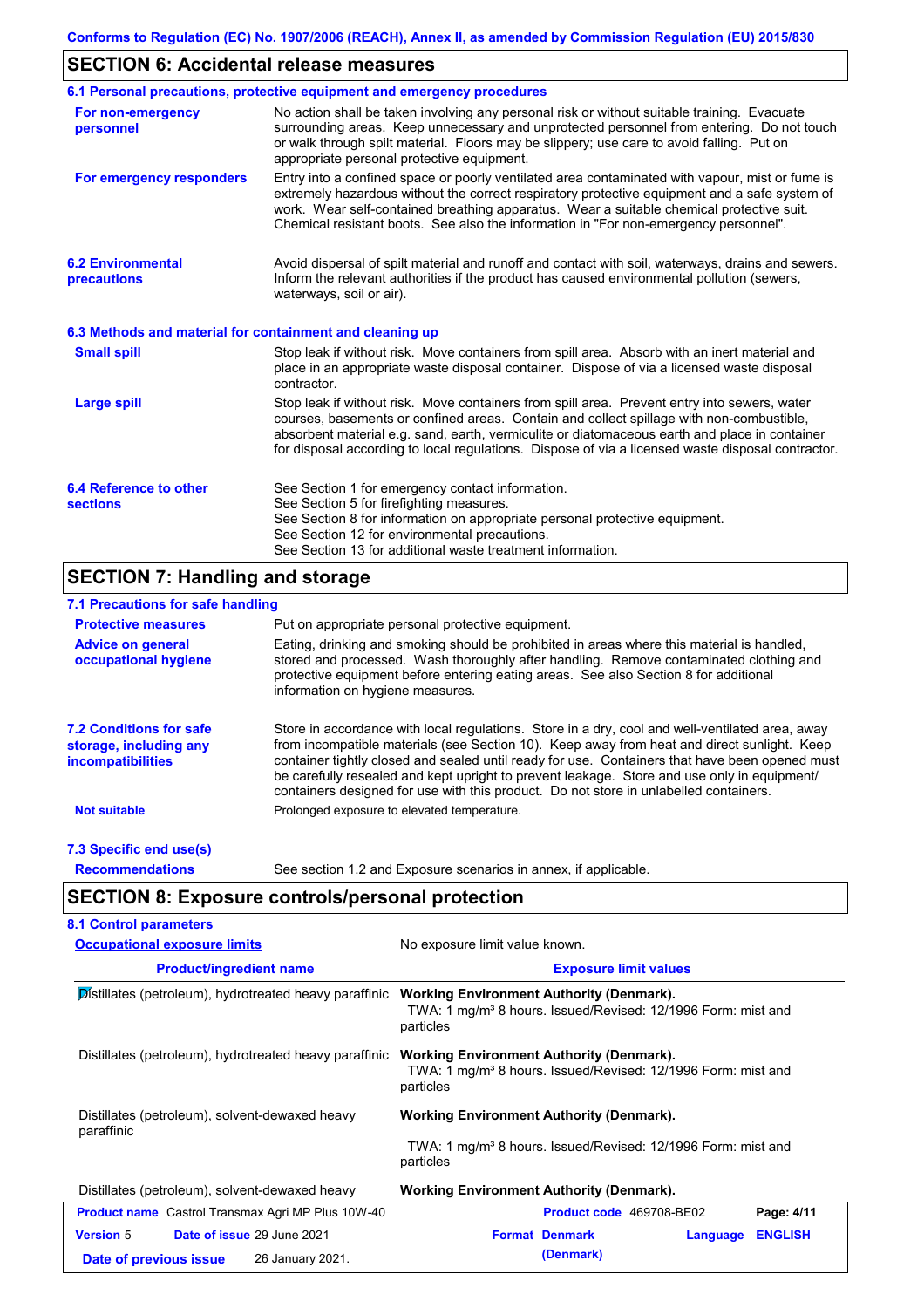# **SECTION 8: Exposure controls/personal protection**

| paraffinic                                                  |                                                                                                                                                                                                                                                                                                                                                                                                                                                                                                                                                                                                                                                                                                                                                                                                                                                                                                                                                                                                                            |  |  |  |
|-------------------------------------------------------------|----------------------------------------------------------------------------------------------------------------------------------------------------------------------------------------------------------------------------------------------------------------------------------------------------------------------------------------------------------------------------------------------------------------------------------------------------------------------------------------------------------------------------------------------------------------------------------------------------------------------------------------------------------------------------------------------------------------------------------------------------------------------------------------------------------------------------------------------------------------------------------------------------------------------------------------------------------------------------------------------------------------------------|--|--|--|
|                                                             | TWA: 1 mg/m <sup>3</sup> 8 hours. Issued/Revised: 12/1996 Form: mist and<br>particles                                                                                                                                                                                                                                                                                                                                                                                                                                                                                                                                                                                                                                                                                                                                                                                                                                                                                                                                      |  |  |  |
| guidance only.                                              | Whilst specific OELs for certain components may be shown in this section, other components may be present in any mist,<br>vapour or dust produced. Therefore, the specific OELs may not be applicable to the product as a whole and are provided for                                                                                                                                                                                                                                                                                                                                                                                                                                                                                                                                                                                                                                                                                                                                                                       |  |  |  |
| <b>Recommended monitoring</b><br>procedures                 | If this product contains ingredients with exposure limits, personal, workplace atmosphere or<br>biological monitoring may be required to determine the effectiveness of the ventilation or other<br>control measures and/or the necessity to use respiratory protective equipment. Reference<br>should be made to monitoring standards, such as the following: European Standard EN 689<br>(Workplace atmospheres - Guidance for the assessment of exposure by inhalation to chemical<br>agents for comparison with limit values and measurement strategy) European Standard EN<br>14042 (Workplace atmospheres - Guide for the application and use of procedures for the<br>assessment of exposure to chemical and biological agents) European Standard EN 482<br>(Workplace atmospheres - General requirements for the performance of procedures for the<br>measurement of chemical agents) Reference to national guidance documents for methods for<br>the determination of hazardous substances will also be required. |  |  |  |
| <b>Derived No Effect Level</b><br>No DNELs/DMELs available. |                                                                                                                                                                                                                                                                                                                                                                                                                                                                                                                                                                                                                                                                                                                                                                                                                                                                                                                                                                                                                            |  |  |  |
| <b>Predicted No Effect Concentration</b>                    |                                                                                                                                                                                                                                                                                                                                                                                                                                                                                                                                                                                                                                                                                                                                                                                                                                                                                                                                                                                                                            |  |  |  |
| No PNECs available                                          |                                                                                                                                                                                                                                                                                                                                                                                                                                                                                                                                                                                                                                                                                                                                                                                                                                                                                                                                                                                                                            |  |  |  |
| <b>8.2 Exposure controls</b>                                |                                                                                                                                                                                                                                                                                                                                                                                                                                                                                                                                                                                                                                                                                                                                                                                                                                                                                                                                                                                                                            |  |  |  |
| <b>Appropriate engineering</b><br><b>controls</b>           | Provide exhaust ventilation or other engineering controls to keep the relevant airborne<br>concentrations below their respective occupational exposure limits.<br>All activities involving chemicals should be assessed for their risks to health, to ensure<br>exposures are adequately controlled. Personal protective equipment should only be considered<br>after other forms of control measures (e.g. engineering controls) have been suitably evaluated.<br>Personal protective equipment should conform to appropriate standards, be suitable for use, be<br>kept in good condition and properly maintained.<br>Your supplier of personal protective equipment should be consulted for advice on selection and<br>appropriate standards. For further information contact your national organisation for standards.<br>The final choice of protective equipment will depend upon a risk assessment. It is important to<br>ensure that all items of personal protective equipment are compatible.                    |  |  |  |
| <b>Individual protection measures</b>                       |                                                                                                                                                                                                                                                                                                                                                                                                                                                                                                                                                                                                                                                                                                                                                                                                                                                                                                                                                                                                                            |  |  |  |
| <b>Hygiene measures</b>                                     | Wash hands, forearms and face thoroughly after handling chemical products, before eating,<br>smoking and using the lavatory and at the end of the working period. Ensure that eyewash<br>stations and safety showers are close to the workstation location.                                                                                                                                                                                                                                                                                                                                                                                                                                                                                                                                                                                                                                                                                                                                                                |  |  |  |
| <b>Respiratory protection</b>                               | In case of insufficient ventilation, wear suitable respiratory equipment.<br>The correct choice of respiratory protection depends upon the chemicals being handled, the<br>conditions of work and use, and the condition of the respiratory equipment. Safety procedures<br>should be developed for each intended application. Respiratory protection equipment should<br>therefore be chosen in consultation with the supplier/manufacturer and with a full assessment<br>of the working conditions.                                                                                                                                                                                                                                                                                                                                                                                                                                                                                                                      |  |  |  |
| <b>Eye/face protection</b>                                  | Safety glasses with side shields.                                                                                                                                                                                                                                                                                                                                                                                                                                                                                                                                                                                                                                                                                                                                                                                                                                                                                                                                                                                          |  |  |  |
| <b>Skin protection</b><br><b>Hand protection</b>            | <b>General Information:</b>                                                                                                                                                                                                                                                                                                                                                                                                                                                                                                                                                                                                                                                                                                                                                                                                                                                                                                                                                                                                |  |  |  |
|                                                             | Because specific work environments and material handling practices vary, safety procedures<br>should be developed for each intended application. The correct choice of protective gloves<br>depends upon the chemicals being handled, and the conditions of work and use. Most gloves<br>provide protection for only a limited time before they must be discarded and replaced (even the<br>best chemically resistant gloves will break down after repeated chemical exposures).                                                                                                                                                                                                                                                                                                                                                                                                                                                                                                                                           |  |  |  |
|                                                             | Gloves should be chosen in consultation with the supplier / manufacturer and taking account of<br>a full assessment of the working conditions.                                                                                                                                                                                                                                                                                                                                                                                                                                                                                                                                                                                                                                                                                                                                                                                                                                                                             |  |  |  |
|                                                             | Recommended: Nitrile gloves.<br><b>Breakthrough time:</b>                                                                                                                                                                                                                                                                                                                                                                                                                                                                                                                                                                                                                                                                                                                                                                                                                                                                                                                                                                  |  |  |  |
|                                                             | Breakthrough time data are generated by glove manufacturers under laboratory test conditions<br>and represent how long a glove can be expected to provide effective permeation resistance. It<br>is important when following breakthrough time recommendations that actual workplace<br>conditions are taken into account. Always consult with your glove supplier for up-to-date<br>technical information on breakthrough times for the recommended glove type.<br>Our recommendations on the selection of gloves are as follows:                                                                                                                                                                                                                                                                                                                                                                                                                                                                                         |  |  |  |
| <b>Product name</b> Castrol Transmax Agri MP Plus 10W-40    | Product code 469708-BE02<br>Page: 5/11                                                                                                                                                                                                                                                                                                                                                                                                                                                                                                                                                                                                                                                                                                                                                                                                                                                                                                                                                                                     |  |  |  |
| <b>Version 5</b><br>Date of issue 29 June 2021              | <b>Format Denmark</b><br>Language ENGLISH                                                                                                                                                                                                                                                                                                                                                                                                                                                                                                                                                                                                                                                                                                                                                                                                                                                                                                                                                                                  |  |  |  |
| Date of previous issue                                      | (Denmark)<br>26 January 2021.                                                                                                                                                                                                                                                                                                                                                                                                                                                                                                                                                                                                                                                                                                                                                                                                                                                                                                                                                                                              |  |  |  |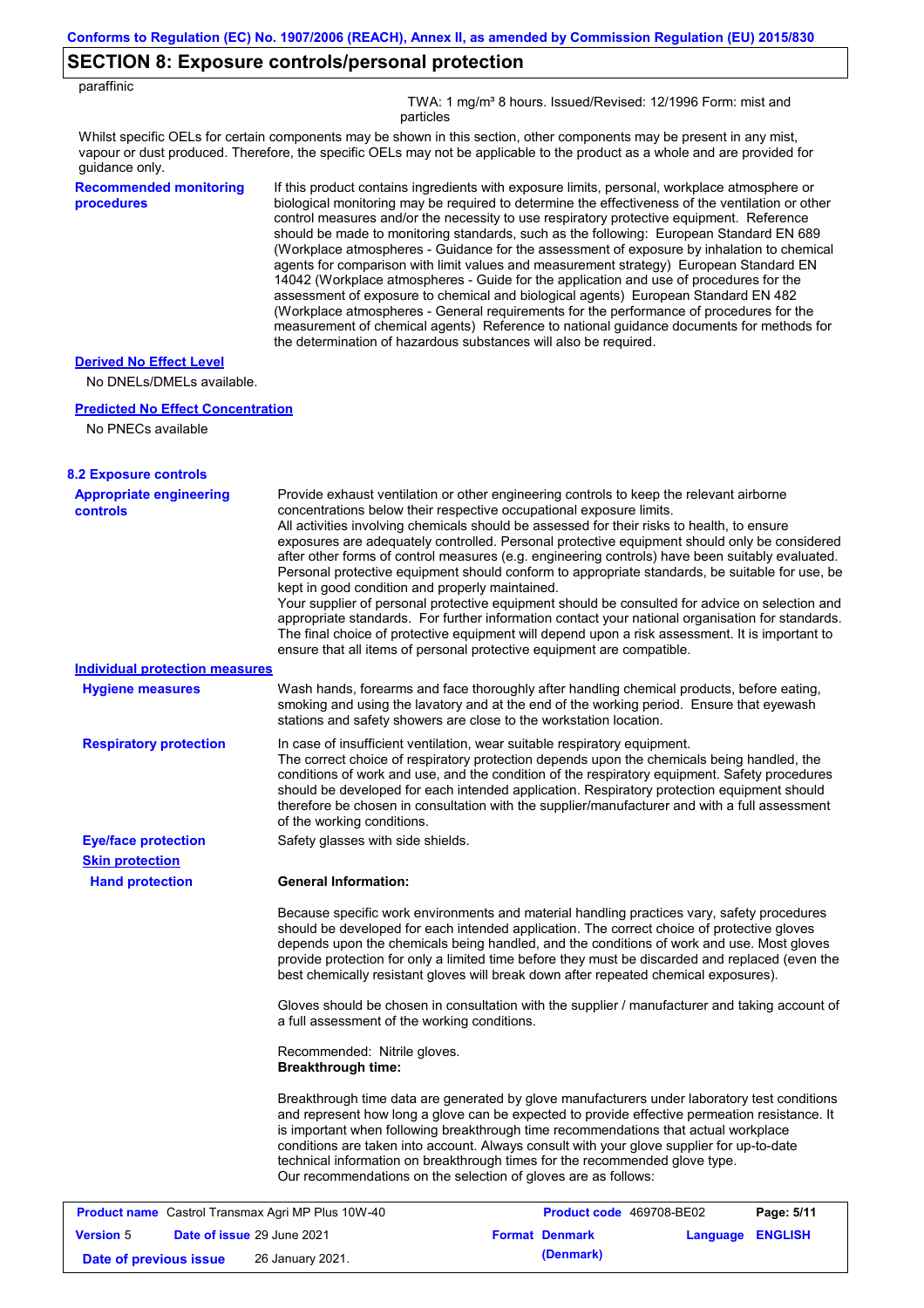# **SECTION 8: Exposure controls/personal protection**

Continuous contact:

|                                           | Gloves with a minimum breakthrough time of 240 minutes, or >480 minutes if suitable gloves<br>can be obtained.<br>If suitable gloves are not available to offer that level of protection, gloves with shorter<br>breakthrough times may be acceptable as long as appropriate glove maintenance and<br>replacement regimes are determined and adhered to.                                                                                                                                                                                                                                                                                                                              |
|-------------------------------------------|---------------------------------------------------------------------------------------------------------------------------------------------------------------------------------------------------------------------------------------------------------------------------------------------------------------------------------------------------------------------------------------------------------------------------------------------------------------------------------------------------------------------------------------------------------------------------------------------------------------------------------------------------------------------------------------|
|                                           | Short-term / splash protection:                                                                                                                                                                                                                                                                                                                                                                                                                                                                                                                                                                                                                                                       |
|                                           | Recommended breakthrough times as above.<br>It is recognised that for short-term, transient exposures, gloves with shorter breakthrough times<br>may commonly be used. Therefore, appropriate maintenance and replacement regimes must<br>be determined and rigorously followed.                                                                                                                                                                                                                                                                                                                                                                                                      |
|                                           | <b>Glove Thickness:</b>                                                                                                                                                                                                                                                                                                                                                                                                                                                                                                                                                                                                                                                               |
|                                           | For general applications, we recommend gloves with a thickness typically greater than 0.35 mm.                                                                                                                                                                                                                                                                                                                                                                                                                                                                                                                                                                                        |
|                                           | It should be emphasised that glove thickness is not necessarily a good predictor of glove<br>resistance to a specific chemical, as the permeation efficiency of the glove will be dependent<br>on the exact composition of the glove material. Therefore, glove selection should also be based<br>on consideration of the task requirements and knowledge of breakthrough times.<br>Glove thickness may also vary depending on the glove manufacturer, the glove type and the<br>glove model. Therefore, the manufacturers' technical data should always be taken into account<br>to ensure selection of the most appropriate glove for the task.                                     |
|                                           | Note: Depending on the activity being conducted, gloves of varying thickness may be required<br>for specific tasks. For example:                                                                                                                                                                                                                                                                                                                                                                                                                                                                                                                                                      |
|                                           | • Thinner gloves (down to 0.1 mm or less) may be required where a high degree of manual<br>dexterity is needed. However, these gloves are only likely to give short duration protection and<br>would normally be just for single use applications, then disposed of.                                                                                                                                                                                                                                                                                                                                                                                                                  |
|                                           | • Thicker gloves (up to 3 mm or more) may be required where there is a mechanical (as well<br>as a chemical) risk i.e. where there is abrasion or puncture potential.                                                                                                                                                                                                                                                                                                                                                                                                                                                                                                                 |
| <b>Skin and body</b>                      | Use of protective clothing is good industrial practice.<br>Personal protective equipment for the body should be selected based on the task being<br>performed and the risks involved and should be approved by a specialist before handling this<br>product.<br>Cotton or polyester/cotton overalls will only provide protection against light superficial<br>contamination that will not soak through to the skin. Overalls should be laundered on a regular<br>basis. When the risk of skin exposure is high (e.g. when cleaning up spillages or if there is a<br>risk of splashing) then chemical resistant aprons and/or impervious chemical suits and boots<br>will be required. |
| <b>Refer to standards:</b>                | Respiratory protection: EN 529<br>Gloves: EN 420, EN 374<br>Eye protection: EN 166<br>Filtering half-mask: EN 149<br>Filtering half-mask with valve: EN 405<br>Half-mask: EN 140 plus filter<br>Full-face mask: EN 136 plus filter<br>Particulate filters: EN 143<br>Gas/combined filters: EN 14387                                                                                                                                                                                                                                                                                                                                                                                   |
| <b>Environmental exposure</b><br>controls | Emissions from ventilation or work process equipment should be checked to ensure they<br>comply with the requirements of environmental protection legislation. In some cases, fume<br>scrubbers, filters or engineering modifications to the process equipment will be necessary to<br>reduce emissions to acceptable levels.                                                                                                                                                                                                                                                                                                                                                         |

## **SECTION 9: Physical and chemical properties**

### **9.1 Information on basic physical and chemical properties**

| <b>Appearance</b>                                        |                  |                          |          |                |
|----------------------------------------------------------|------------------|--------------------------|----------|----------------|
| <b>Physical state</b>                                    | Liguid.          |                          |          |                |
| <b>Colour</b>                                            | Amber. [Light]   |                          |          |                |
| <b>Odour</b>                                             | Not available.   |                          |          |                |
| <b>Odour threshold</b>                                   | Not available.   |                          |          |                |
| pH                                                       | Not applicable.  |                          |          |                |
| <b>Product name</b> Castrol Transmax Agri MP Plus 10W-40 |                  | Product code 469708-BE02 |          | Page: 6/11     |
| <b>Version 5</b><br>Date of issue 29 June 2021           |                  | <b>Format Denmark</b>    | Language | <b>ENGLISH</b> |
| Date of previous issue                                   | 26 January 2021. | (Denmark)                |          |                |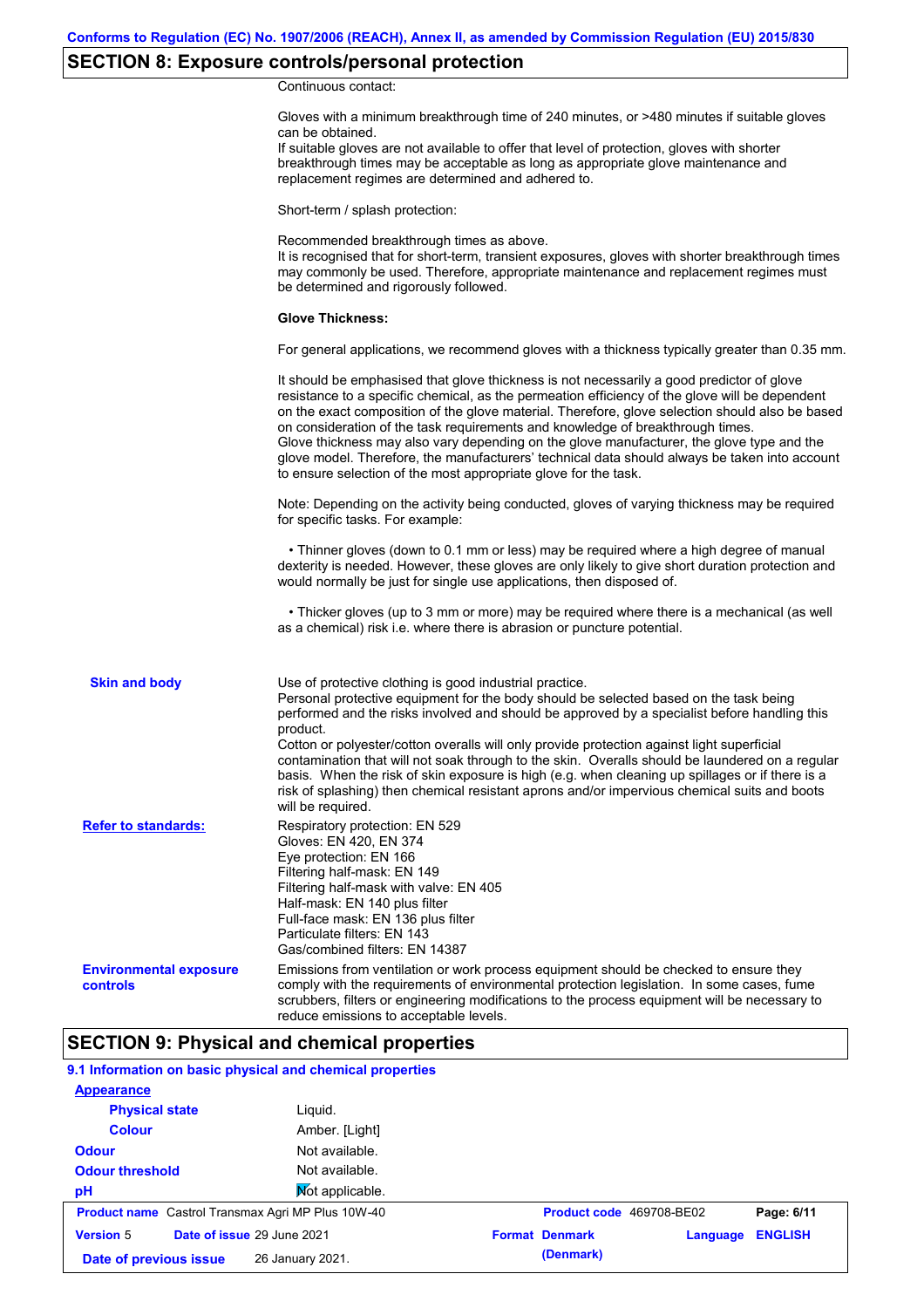# **SECTION 9: Physical and chemical properties**

| <b>Melting point/freezing point</b>                    | Not available.                                                                                                                         |
|--------------------------------------------------------|----------------------------------------------------------------------------------------------------------------------------------------|
| Initial boiling point and boiling<br>range             | Not available.                                                                                                                         |
| <b>Pour point</b>                                      | -45 $^{\circ}$ C                                                                                                                       |
| <b>Flash point</b>                                     | Open cup: >200°C (>392°F) [Cleveland.]                                                                                                 |
| <b>Evaporation rate</b>                                | Not available.                                                                                                                         |
| <b>Flammability (solid, gas)</b>                       | Not available.                                                                                                                         |
| <b>Upper/lower flammability or</b><br>explosive limits | Not available.                                                                                                                         |
| <b>Vapour pressure</b>                                 | Not available.                                                                                                                         |
| <b>Vapour density</b>                                  | Not available.                                                                                                                         |
| <b>Relative density</b>                                | Not available.                                                                                                                         |
| <b>Density</b>                                         | <1000 kg/m <sup>3</sup> (<1 g/cm <sup>3</sup> ) at 15 <sup>°</sup> C                                                                   |
| <b>Solubility(ies)</b>                                 | insoluble in water.                                                                                                                    |
| <b>Partition coefficient: n-octanol/</b><br>water      | Not available.                                                                                                                         |
| <b>Auto-ignition temperature</b>                       | Not available.                                                                                                                         |
| <b>Decomposition temperature</b>                       | Not available.                                                                                                                         |
| <b>Viscosity</b>                                       | Kinematic: 89 mm <sup>2</sup> /s (89 cSt) at $40^{\circ}$ C<br>Kinematic: 12.8 to 13.2 mm <sup>2</sup> /s (12.8 to 13.2 cSt) at 100 °C |
| <b>Explosive properties</b>                            | Not available.                                                                                                                         |
| <b>Oxidising properties</b>                            | Not available.                                                                                                                         |

#### **9.2 Other information**

No additional information.

## **SECTION 10: Stability and reactivity**

| <b>10.1 Reactivity</b>                            | No specific test data available for this product. Refer to Conditions to avoid and Incompatible<br>materials for additional information.                                |
|---------------------------------------------------|-------------------------------------------------------------------------------------------------------------------------------------------------------------------------|
| <b>10.2 Chemical stability</b>                    | The product is stable.                                                                                                                                                  |
| <b>10.3 Possibility of</b><br>hazardous reactions | Under normal conditions of storage and use, hazardous reactions will not occur.<br>Under normal conditions of storage and use, hazardous polymerisation will not occur. |
| <b>10.4 Conditions to avoid</b>                   | Avoid all possible sources of ignition (spark or flame).                                                                                                                |
| 10.5 Incompatible materials                       | Reactive or incompatible with the following materials: oxidising materials.                                                                                             |
| <b>10.6 Hazardous</b><br>decomposition products   | Under normal conditions of storage and use, hazardous decomposition products should not be<br>produced.                                                                 |

# **SECTION 11: Toxicological information**

| 11.1 Information on toxicological effects                |                                                                                                                             |  |                          |          |                |
|----------------------------------------------------------|-----------------------------------------------------------------------------------------------------------------------------|--|--------------------------|----------|----------------|
| <b>Acute toxicity estimates</b>                          |                                                                                                                             |  |                          |          |                |
| Not available.                                           |                                                                                                                             |  |                          |          |                |
| <b>Information on likely</b><br>routes of exposure       | Routes of entry anticipated: Dermal, Inhalation.                                                                            |  |                          |          |                |
| <b>Potential acute health effects</b>                    |                                                                                                                             |  |                          |          |                |
| <b>Inhalation</b>                                        | Vapour inhalation under ambient conditions is not normally a problem due to low vapour<br>pressure.                         |  |                          |          |                |
| <b>Ingestion</b>                                         | No known significant effects or critical hazards.                                                                           |  |                          |          |                |
| <b>Skin contact</b>                                      | Defatting to the skin. May cause skin dryness and irritation.                                                               |  |                          |          |                |
| Eye contact                                              | Not classified as an eye irritant. Based on data available for this or related materials.                                   |  |                          |          |                |
|                                                          | Symptoms related to the physical, chemical and toxicological characteristics                                                |  |                          |          |                |
| <b>Inhalation</b>                                        | May be harmful by inhalation if exposure to vapour, mists or fumes resulting from thermal<br>decomposition products occurs. |  |                          |          |                |
| <b>Ingestion</b>                                         | No specific data.                                                                                                           |  |                          |          |                |
| <b>Product name</b> Castrol Transmax Agri MP Plus 10W-40 |                                                                                                                             |  | Product code 469708-BE02 |          | Page: 7/11     |
| Date of issue 29 June 2021<br><b>Version 5</b>           |                                                                                                                             |  | <b>Format Denmark</b>    | Language | <b>ENGLISH</b> |
| Date of previous issue                                   | 26 January 2021.                                                                                                            |  | (Denmark)                |          |                |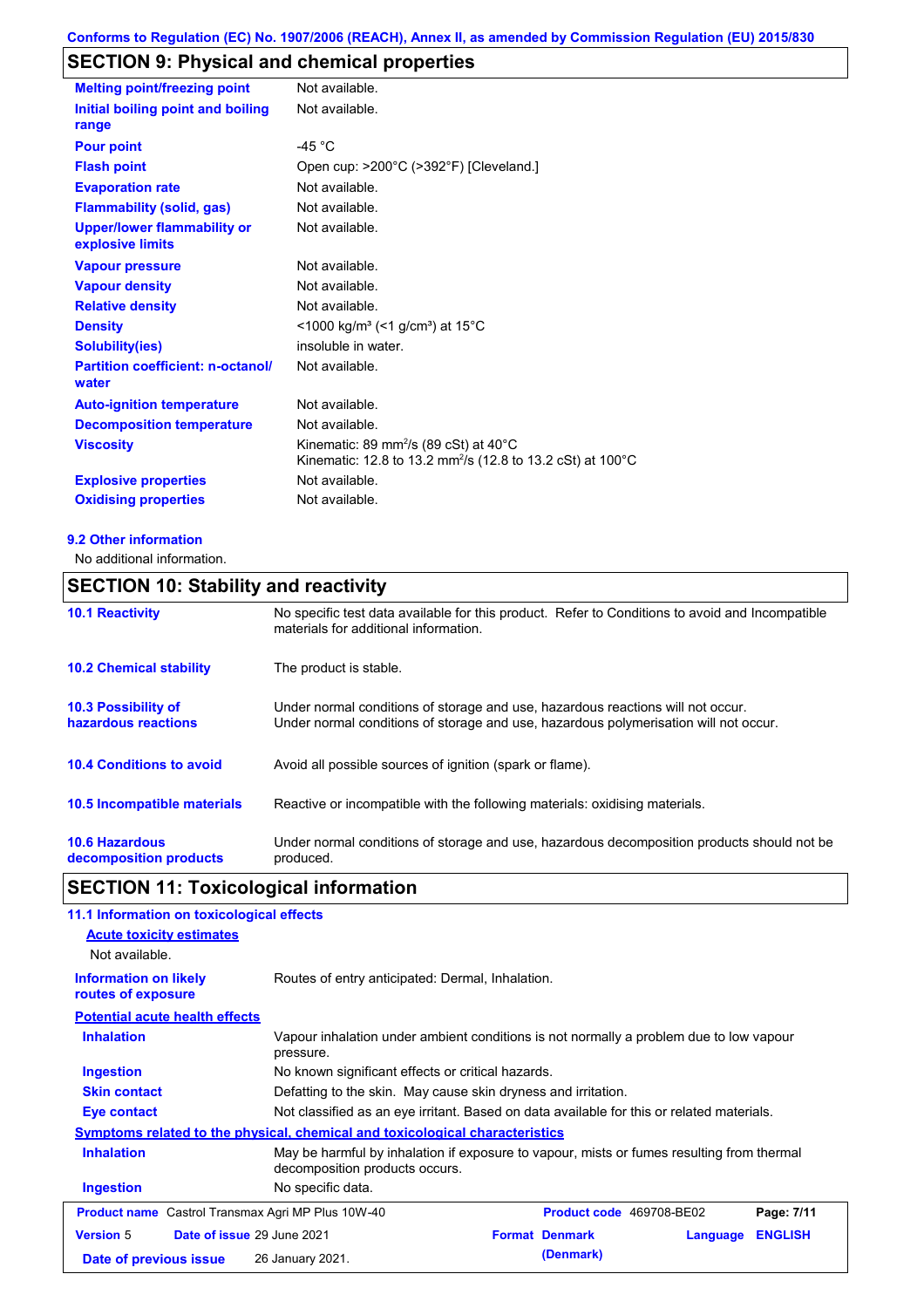# **SECTION 11: Toxicological information**

| <b>Skin contact</b>                     | Adverse symptoms may include the following:<br>irritation                                                                                                                                                                                                                                                                                                                                                |
|-----------------------------------------|----------------------------------------------------------------------------------------------------------------------------------------------------------------------------------------------------------------------------------------------------------------------------------------------------------------------------------------------------------------------------------------------------------|
|                                         | dryness<br>cracking                                                                                                                                                                                                                                                                                                                                                                                      |
| Eye contact                             | No specific data.                                                                                                                                                                                                                                                                                                                                                                                        |
|                                         | Delayed and immediate effects as well as chronic effects from short and long-term exposure                                                                                                                                                                                                                                                                                                               |
|                                         |                                                                                                                                                                                                                                                                                                                                                                                                          |
| <b>Inhalation</b>                       | Overexposure to the inhalation of airborne droplets or aerosols may cause irritation of the<br>respiratory tract.                                                                                                                                                                                                                                                                                        |
| <b>Ingestion</b>                        | Ingestion of large quantities may cause nausea and diarrhoea.                                                                                                                                                                                                                                                                                                                                            |
| <b>Skin contact</b>                     | Prolonged or repeated contact can defat the skin and lead to irritation and/or dermatitis.                                                                                                                                                                                                                                                                                                               |
| Eye contact                             | Potential risk of transient stinging or redness if accidental eye contact occurs.                                                                                                                                                                                                                                                                                                                        |
| <b>Potential chronic health effects</b> |                                                                                                                                                                                                                                                                                                                                                                                                          |
| <b>General</b>                          | USED ENGINE OILS<br>Combustion products resulting from the operation of internal combustion engines contaminate<br>engine oils during use. Used engine oil may contain hazardous components which have the<br>potential to cause skin cancer. Frequent or prolonged contact with all types and makes of used<br>engine oil must therefore be avoided and a high standard of personal hygiene maintained. |
| <b>Carcinogenicity</b>                  | No known significant effects or critical hazards.                                                                                                                                                                                                                                                                                                                                                        |
| <b>Mutagenicity</b>                     | No known significant effects or critical hazards.                                                                                                                                                                                                                                                                                                                                                        |
| <b>Developmental effects</b>            | No known significant effects or critical hazards.                                                                                                                                                                                                                                                                                                                                                        |
| <b>Fertility effects</b>                | No known significant effects or critical hazards.                                                                                                                                                                                                                                                                                                                                                        |

### **SECTION 12: Ecological information**

#### **12.1 Toxicity**

**Environmental hazards** Not classified as dangerous

#### **12.2 Persistence and degradability**

Not expected to be rapidly degradable.

#### **12.3 Bioaccumulative potential**

This product is not expected to bioaccumulate through food chains in the environment.

| <b>12.4 Mobility in soil</b>                            |                                                                      |
|---------------------------------------------------------|----------------------------------------------------------------------|
| <b>Soil/water partition</b><br><b>coefficient (Koc)</b> | Not available.                                                       |
| <b>Mobility</b>                                         | Spillages may penetrate the soil causing ground water contamination. |

#### **12.5 Results of PBT and vPvB assessment**

Product does not meet the criteria for PBT or vPvB according to Regulation (EC) No. 1907/2006, Annex XIII.

| 12.6 Other adverse effects          |                                                                                                                           |
|-------------------------------------|---------------------------------------------------------------------------------------------------------------------------|
| <b>Other ecological information</b> | Spills may form a film on water surfaces causing physical damage to organisms. Oxygen<br>transfer could also be impaired. |

### **SECTION 13: Disposal considerations**

#### **13.1 Waste treatment methods**

### **Product**

**Methods of disposal**

Where possible, arrange for product to be recycled. Dispose of via an authorised person/

#### **Hazardous waste** Yes.

licensed waste disposal contractor in accordance with local regulations.

### **European waste catalogue (EWC)**

| Waste code         | <b>Waste designation</b>                                        |
|--------------------|-----------------------------------------------------------------|
| $\sqrt{13}$ 02 05* | mineral-based non-chlorinated engine, gear and lubricating oils |
| 13 01 10*          | mineral based non-chlorinated hydraulic oils                    |

However, deviation from the intended use and/or the presence of any potential contaminants may require an alternative waste disposal code to be assigned by the end user.

#### **Packaging**

| <b>Methods of disposal</b> | Where possible, arrange for product to be recycled. Dispose of via an authorised person/ |
|----------------------------|------------------------------------------------------------------------------------------|
|                            | licensed waste disposal contractor in accordance with local regulations.                 |

| <b>Product name</b> Castrol Transmax Agri MP Plus 10W-40 |  | <b>Product code</b> 469708-BE02   |  | Page: 8/11            |                         |  |
|----------------------------------------------------------|--|-----------------------------------|--|-----------------------|-------------------------|--|
| <b>Version 5</b>                                         |  | <b>Date of issue 29 June 2021</b> |  | <b>Format Denmark</b> | <b>Language ENGLISH</b> |  |
| Date of previous issue                                   |  | 26 January 2021.                  |  | (Denmark)             |                         |  |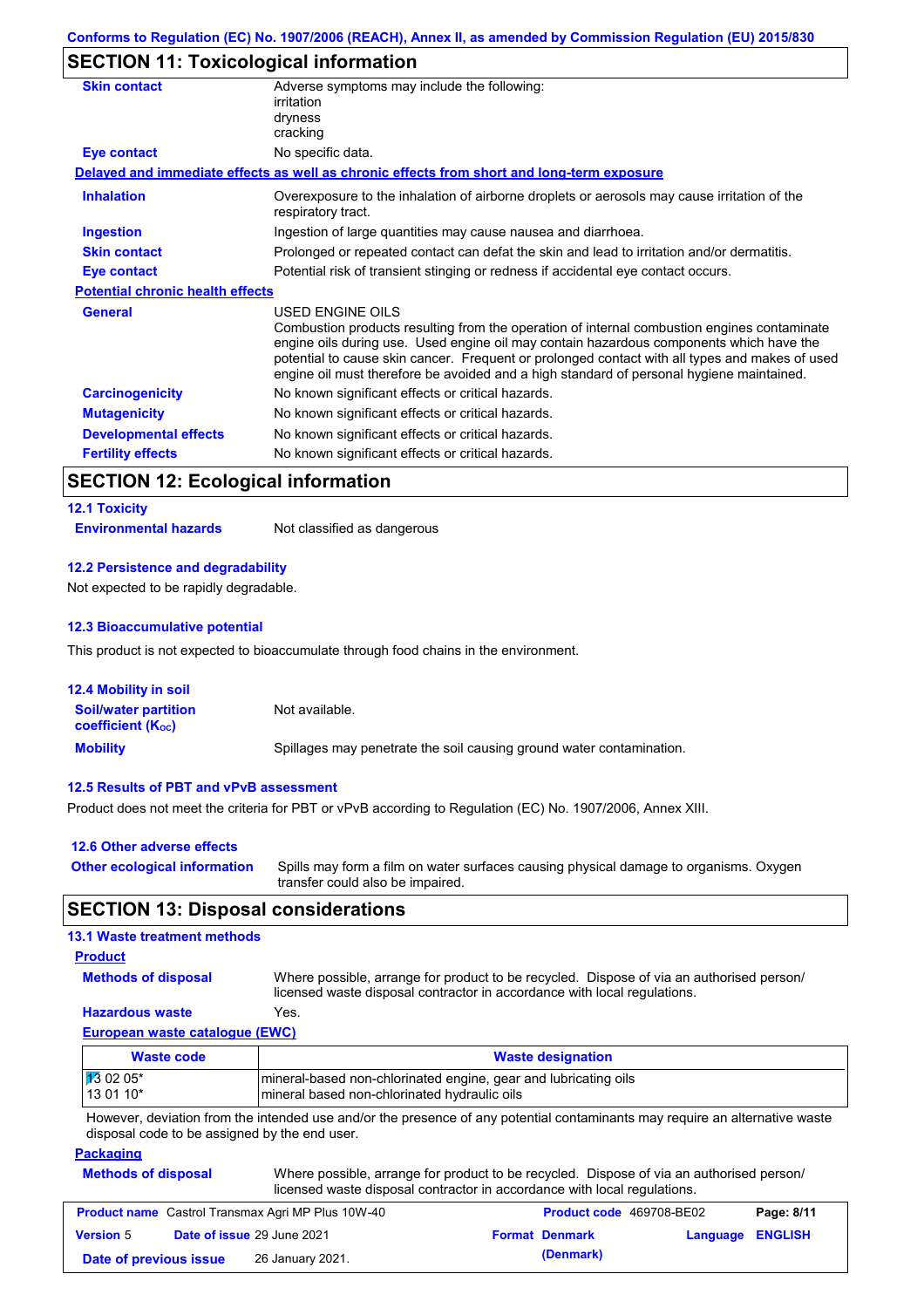### **SECTION 13: Disposal considerations**

| <b>Special precautions</b> | This material and its container must be disposed of in a safe way. Care should be taken when<br>handling emptied containers that have not been cleaned or rinsed out. Empty containers or<br>liners may retain some product residues. Empty containers represent a fire hazard as they may<br>contain flammable product residues and vapour. Never weld, solder or braze empty containers.<br>Avoid dispersal of spilt material and runoff and contact with soil, waterways, drains and sewers. |
|----------------------------|-------------------------------------------------------------------------------------------------------------------------------------------------------------------------------------------------------------------------------------------------------------------------------------------------------------------------------------------------------------------------------------------------------------------------------------------------------------------------------------------------|
| Denmark - Waste group      | А                                                                                                                                                                                                                                                                                                                                                                                                                                                                                               |
| <b>References</b>          | Commission 2014/955/EU<br>Directive 2008/98/EC                                                                                                                                                                                                                                                                                                                                                                                                                                                  |

# **SECTION 14: Transport information**

|                                                | <b>ADR/RID</b> | <b>ADN</b>     | <b>IMDG</b>    | <b>IATA</b>    |
|------------------------------------------------|----------------|----------------|----------------|----------------|
| 14.1 UN number                                 | Not regulated. | Not regulated. | Not regulated. | Not regulated. |
| 14.2 UN proper<br>shipping name                |                |                |                |                |
| <b>14.3 Transport</b><br>hazard class(es)      |                |                |                |                |
| 14.4 Packing<br>group                          |                |                |                |                |
| 14.5<br><b>Environmental</b><br><b>hazards</b> | No.            | No.            | No.            | No.            |
| <b>Additional</b><br>information               |                |                |                |                |

**14.6 Special precautions for user** Not available.

| <b>14.7 Transport in bulk</b> | Not available. |
|-------------------------------|----------------|
| according to IMO              |                |
| <b>instruments</b>            |                |

### **SECTION 15: Regulatory information**

**15.1 Safety, health and environmental regulations/legislation specific for the substance or mixture**

**EU Regulation (EC) No. 1907/2006 (REACH)**

**Other regulations REACH Status** The company, as identified in Section 1, sells this product in the EU in compliance with the current requirements of REACH. **Annex XIV - List of substances subject to authorisation Substances of very high concern** None of the components are listed. All components are listed or exempted. All components are listed or exempted. All components are listed or exempted. All components are listed or exempted. All components are active or exempted. All components are listed or exempted. **United States inventory (TSCA 8b) Australia inventory (AICS) Canada inventory China inventory (IECSC) Japan inventory (ENCS) Korea inventory (KECI)** None of the components are listed. **Annex XIV EU Regulation (EC) No. 1907/2006 (REACH) Annex XVII - Restrictions on the manufacture, placing on the market and use of certain dangerous substances, mixtures and articles** Not applicable. **Product name** Castrol Transmax Agri MP Plus 10W-40 **Product code** 469708-BE02 **Page: 9/11 Version** 5 **Date of issue** 29 June 2021 **Format Denmark Language ENGLISH Date of previous issue** 26 January 2021. **Commark** (Denmark)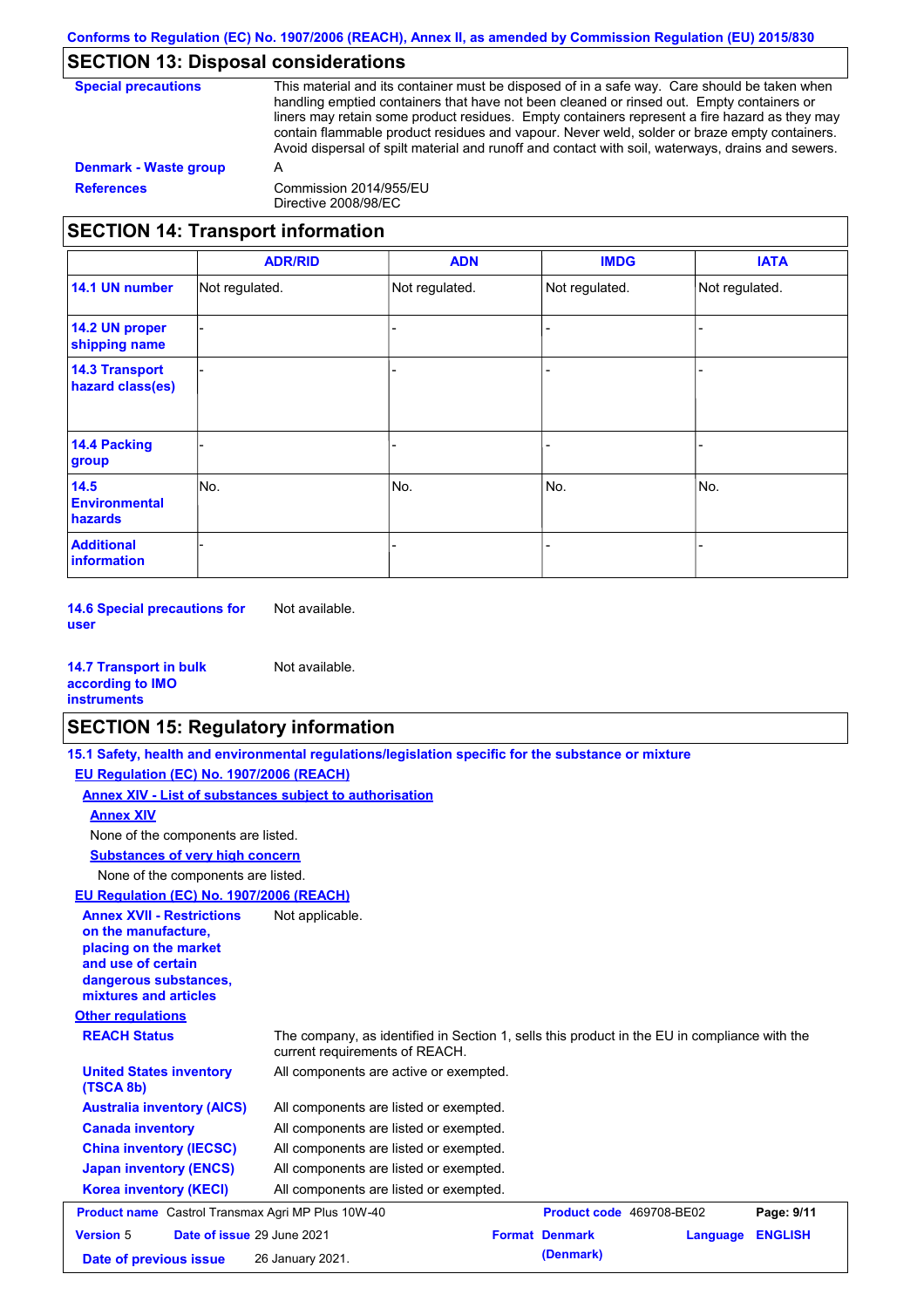# **SECTION 15: Regulatory information**

| <b>Philippines inventory</b><br>(PICCS)                         | All components are listed or exempted. |
|-----------------------------------------------------------------|----------------------------------------|
| <b>Taiwan Chemical</b><br><b>Substances Inventory</b><br>(TCSI) | All components are listed or exempted. |
| Ozone depleting substances (1005/2009/EU)                       |                                        |
| Not listed.                                                     |                                        |
|                                                                 |                                        |
| Prior Informed Consent (PIC) (649/2012/EU)                      |                                        |
| Not listed.                                                     |                                        |
| <b>EU - Water framework directive - Priority substances</b>     |                                        |
| None of the components are listed.                              |                                        |
| <b>Seveso Directive</b>                                         |                                        |
| This product is not controlled under the Seveso Directive.      |                                        |
|                                                                 |                                        |

| 4255618    |                                                      |
|------------|------------------------------------------------------|
| Not listed |                                                      |
|            | This product is not componed and or the serious Bird |

**15.2 Chemical safety assessment**

A Chemical Safety Assessment has been carried out for one or more of the substances within this mixture. A Chemical Safety Assessment has not been carried out for the mixture itself.

# **SECTION 16: Other information**

| <b>Abbreviations and acronyms</b> | ADN = European Provisions concerning the International Carriage of Dangerous Goods by                        |
|-----------------------------------|--------------------------------------------------------------------------------------------------------------|
|                                   | Inland Waterway                                                                                              |
|                                   | ADR = The European Agreement concerning the International Carriage of Dangerous Goods by<br>Road             |
|                                   | ATE = Acute Toxicity Estimate                                                                                |
|                                   | <b>BCF</b> = Bioconcentration Factor                                                                         |
|                                   | CAS = Chemical Abstracts Service                                                                             |
|                                   | CLP = Classification, Labelling and Packaging Regulation [Regulation (EC) No. 1272/2008]                     |
|                                   | CSA = Chemical Safety Assessment                                                                             |
|                                   | CSR = Chemical Safety Report                                                                                 |
|                                   | DMEL = Derived Minimal Effect Level                                                                          |
|                                   | DNEL = Derived No Effect Level                                                                               |
|                                   | EINECS = European Inventory of Existing Commercial chemical Substances                                       |
|                                   | ES = Exposure Scenario                                                                                       |
|                                   | EUH statement = CLP-specific Hazard statement                                                                |
|                                   | EWC = European Waste Catalogue                                                                               |
|                                   | GHS = Globally Harmonized System of Classification and Labelling of Chemicals                                |
|                                   | IATA = International Air Transport Association                                                               |
|                                   | IBC = Intermediate Bulk Container                                                                            |
|                                   | IMDG = International Maritime Dangerous Goods                                                                |
|                                   | LogPow = logarithm of the octanol/water partition coefficient                                                |
|                                   | MARPOL = International Convention for the Prevention of Pollution From Ships, 1973 as                        |
|                                   | modified by the Protocol of 1978. ("Marpol" = marine pollution)                                              |
|                                   | OECD = Organisation for Economic Co-operation and Development<br>PBT = Persistent, Bioaccumulative and Toxic |
|                                   | <b>PNEC = Predicted No Effect Concentration</b>                                                              |
|                                   | REACH = Registration, Evaluation, Authorisation and Restriction of Chemicals Regulation                      |
|                                   | [Regulation (EC) No. 1907/2006]                                                                              |
|                                   | RID = The Regulations concerning the International Carriage of Dangerous Goods by Rail                       |
|                                   | <b>RRN = REACH Registration Number</b>                                                                       |
|                                   | SADT = Self-Accelerating Decomposition Temperature                                                           |
|                                   | SVHC = Substances of Very High Concern                                                                       |
|                                   | STOT-RE = Specific Target Organ Toxicity - Repeated Exposure                                                 |
|                                   | STOT-SE = Specific Target Organ Toxicity - Single Exposure                                                   |
|                                   | TWA = Time weighted average                                                                                  |
|                                   | UN = United Nations                                                                                          |
|                                   | UVCB = Complex hydrocarbon substance                                                                         |
|                                   | VOC = Volatile Organic Compound                                                                              |
|                                   | vPvB = Very Persistent and Very Bioaccumulative                                                              |
|                                   | Varies = may contain one or more of the following 64741-88-4 / RRN 01-2119488706-23,                         |

| <b>Product name</b> Castrol Transmax Agri MP Plus 10W-40 |  |                                   | <b>Product code</b> 469708-BE02 | Page: 10/11           |                         |  |
|----------------------------------------------------------|--|-----------------------------------|---------------------------------|-----------------------|-------------------------|--|
| <b>Version 5</b>                                         |  | <b>Date of issue 29 June 2021</b> |                                 | <b>Format Denmark</b> | <b>Language ENGLISH</b> |  |
| Date of previous issue                                   |  | 26 January 2021.                  |                                 | (Denmark)             |                         |  |